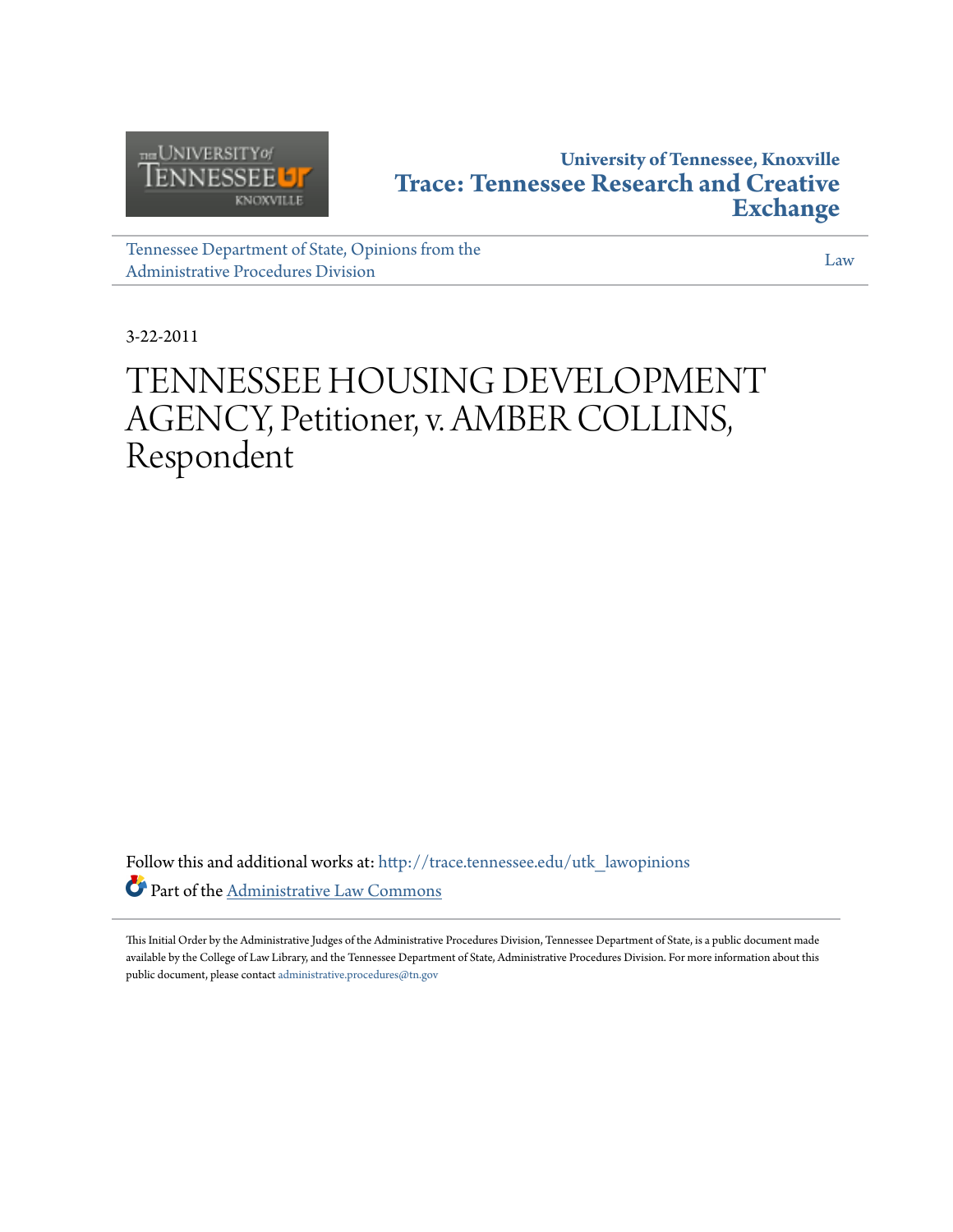# **BEFORE THE TENNESSEE HOUSING DEVELOPMENT AGENCY**

**IN THE MATTER OF:**

**TENNESSEE HOUSING DEVELOPMENT AGENCY,** *Petitioner* **v. AMBER COLLINS,**  *Respondent* 

 **DOCKET NO: 32.00-109465J** 

#### **INITIAL ORDER**

This contested administrative case was heard on March 22, 2011, before Rob Wilson, Administrative Law Judge, assigned by the Secretary of State, Administrative Procedures Division, and sitting for the Tennessee Housing Development Agency ("THDA" or "the Agency"). Mr. Bruce Balcom, General Counsel for THDA, represented the Petitioner. Amber Collins, the Respondent, was represented by David Kozlowski, Esq., of the Legal Aid Society.

The issue in this matter concerned THDA's request to terminate Respondent's rental assistance for her alleged failure to report all of her income to THDA. After consideration of the evidence and the arguments of the parties, it is determined that the request should be denied, and Ms. Collins' assistance should continue. This determination is based upon the following findings of facts and conclusions of law.

### **FINDINGS OF FACT**

1. Amber Collins receives rental assistance from THDA; the amount is dependent upon several factors, including the amount of the recipient's income. As a condition for receiving THDA rental assistance, the Respondent was required by law to disclose all sources and amounts of her income, and to report any changes in the amount of income within fourteen (14) days of the effective date of those changes.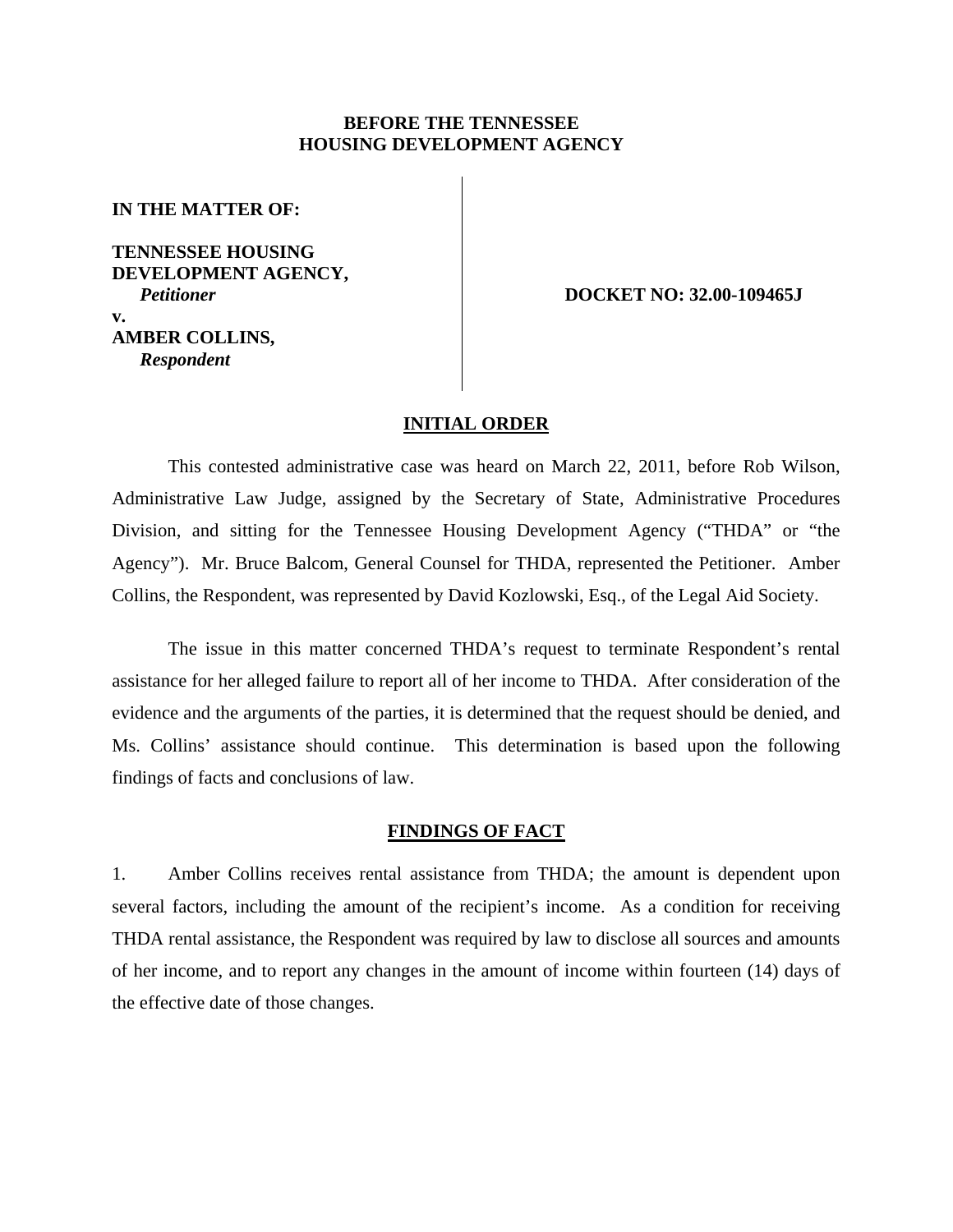2. In early 2010, the voucher paid one hundred per cent of Ms. Collins' rent. Additionally, the Collins family received a utility allowance of \$50.00 per month to assist in payment of the family's utility bill.

3. In March of 2009 the Collins family was scheduled for an annual home inspection and recertification. Ms. Collins reported that she was no longer receiving child support, and her expenses suggested that she had a utility bill of approximately \$150.00 per month, with the only income being the \$50.00 utility allowance. As a result, the case manager concluded that Ms. Collins had income that she was not reporting.

4. Ms. Collins explained that family and friends were helping her with her expenses so she could pay her utility bill and keep the lights on. Ms. Collins did not provide to THDA any written verification of who was assisting her with payment of the utility bill.

5. On May 20, 2010, the rental assistance manager at THDA sent Ms. Collins a notice telling her that her rental assistance was going to be terminated due to the fact that requested information was not supplied. Ms. Collins filed an appeal, a hearing was conducted on July 27, 2010, and Ms. Collin's termination of rental assistance was upheld. Ms. Collins filed a request for a contested case hearing.

# **CONCLUSIONS OF LAW & ANALYSIS**

1. The Tennessee Housing Development Agency (THDA) Rental Assistance Program qualifies as a Public Housing Authority (PHA) under Section 8, Tenant Based Assistance: Housing Choice Voucher Program, as found in the Code of Federal Regulations, 24 CFR 982.

2. According to federal regulations, participants in the Section 8 housing assistance program "must supply any information that the PHA . . . determines is necessary in the administration of the program." 24 CFR 982.551(b).

3. "Any information supplied by the family must be true and complete." 24 CFR 982.551(b)(4).

2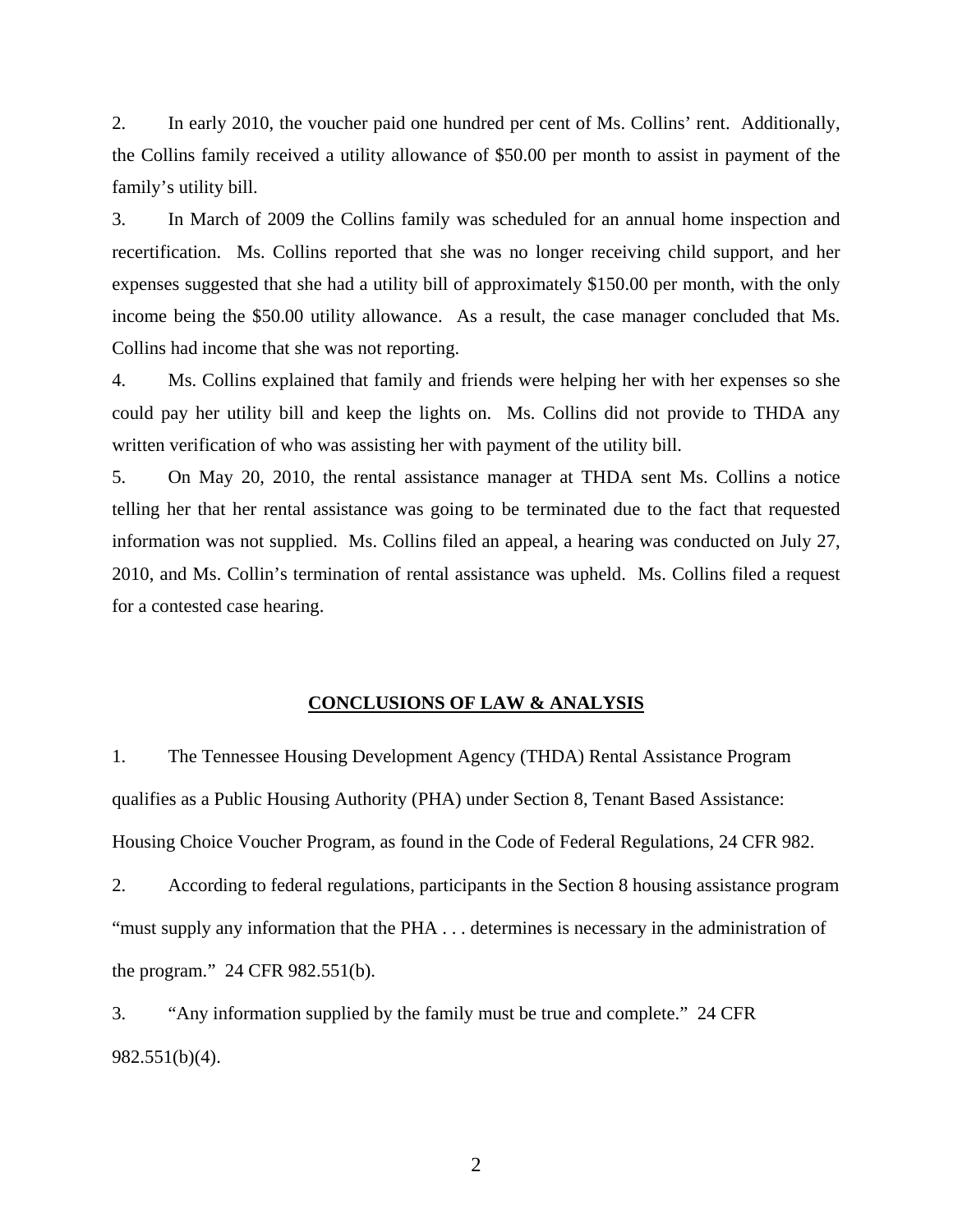4. According to 24 CFR 982.551(a)(2),the family must supply any information requested by the PHA or HUD for use in a regularly scheduled reexamination or interim examination of family income and composition in accordance with HUD requirements.

5. The PHA has some discretion in its decision to terminate rental assistance:

(2) *Consideration of circumstances*. In determining whether to deny or terminate assistance because of action or failure to act by members of the family:

(i) The PHA may consider all relevant circumstances such as the seriousness of the case, the extent of participation or culpability of individual family members, mitigating circumstances related to the disability of a family member, and the effects of denial or termination of assistance on other family members who were not involved in the action or failure.

6. The Tennessee Housing Development Agency must rely on the grounds for termination as set forth in the federal regulations. A public housing agency cannot expand or modify the grounds contained in the regulation. Hill v. Richardson, 740 F. Supp. 1393, 1397-99 (S.D. Ind. 1990); In Re Sweeney, 215 B.R. 97, 103 (Bankr. E.D. Penn. 1997).

In this case, the Tennessee Housing Development Agency seeks to terminate Ms. Collins' rental assistance for the sole reason that she was unable to provide written verification of money that was given to her by family or friends to pay her utility bill. There is no proof or suggestion that Ms. Collins committed fraud. There is no indication that the provision of a written verification would have changed the calculation of the rent that Ms. Collins would pay.

 As noted, a family participating in the voucher program must provide information for use in reexamination of family income. Ms. Collins explained that she received cash gifts from family and friends to help her pay her utility bill after she lost her child

3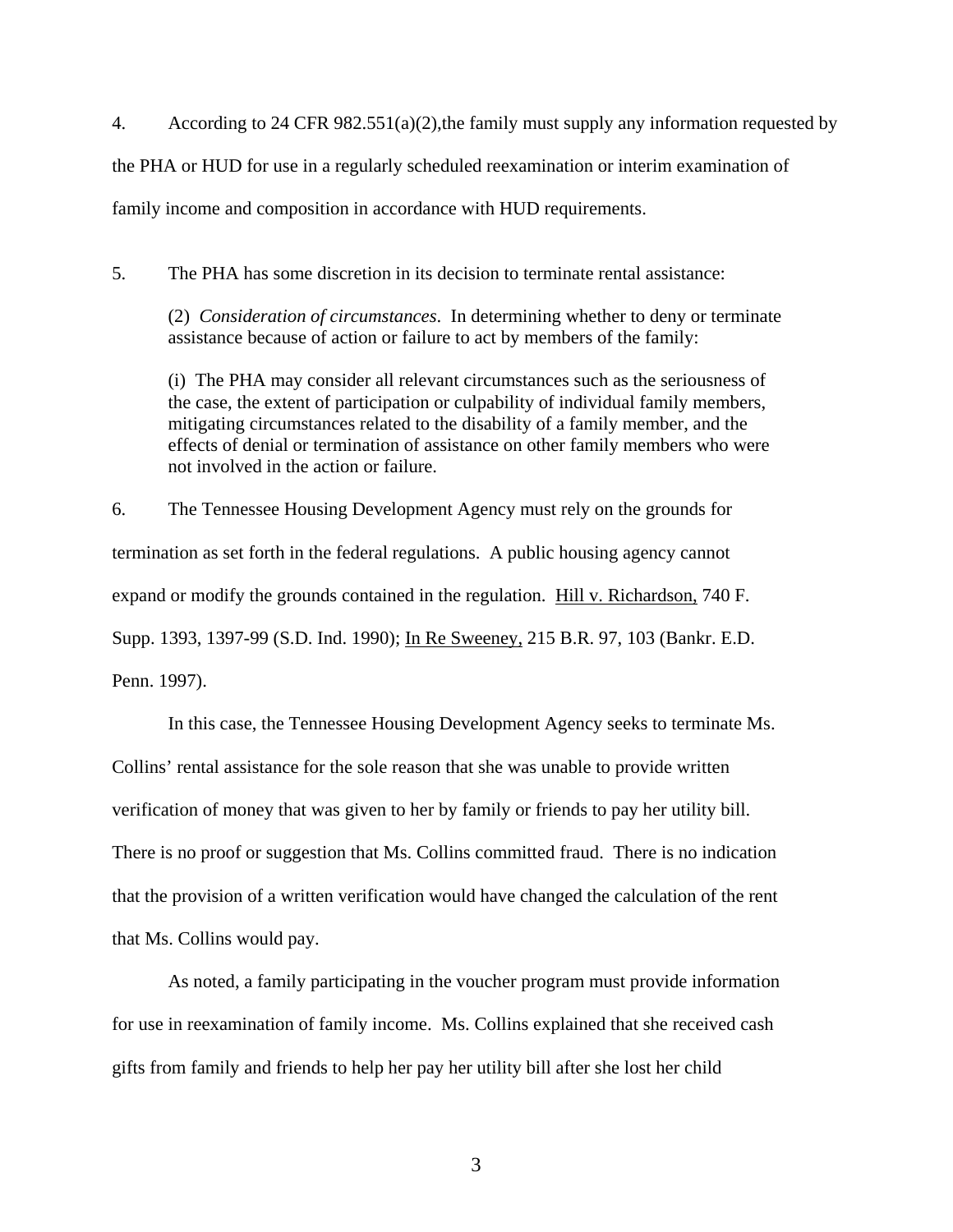support. There is no requirement in the federal regulations that she get written statements from whichever family members or friends gave or loaned her money to pay her utility bill. The following appears in the THDA Applicant manual:

# *WHAT TYPE OF INCOME MUST BE REPORTED?*

*Certain information must be reported to THDA for a correct determination of the amount of rental assistance. Failure to report required information could cause an overpayment of assistance. The head of household is solely responsible for ensuring that all sources and amounts of income received by the entire household are properly reported to THDA. All income to which any household member has access must be reported to THDA. This includes (but is not limited to): wages, welfare assistance, Social Security, disability, unemployment, child support, other family support, etc. If a family member or friend gives you money to help with bills, you must report this income. If you share a joint checking or savings account with a friend or family member (whether or not they live with you), this income must be reported.*

The manual does not state that section 8 participants are required to list with specificity the name and address of each and every family member or friend who gives them money, only that the income be reported. Ms. Collins stated that friends or family members gave her approximately \$100 to pay her utility bill. She has complied with the requirement. There has been no disruption in the administration of the voucher program by THDA, and there is no violation of any obligation. Ms. Collins' inability to obtain written verification or explanation of who gave her the money to pay her utility bill should have no impact on her participation in the section 8 voucher program. Additionally, termination of participation in the Section 8 voucher program must not be disproportionate to the asserted offense. *See* Gist v. Mulligan, 886 N.Y.S. 2d 172, 173 (N.Y. App. 2009) ; DuPont v. Donavan, 873 N.Y.S. 2d 510, 2008 WL 4901159 (N.Y.

4